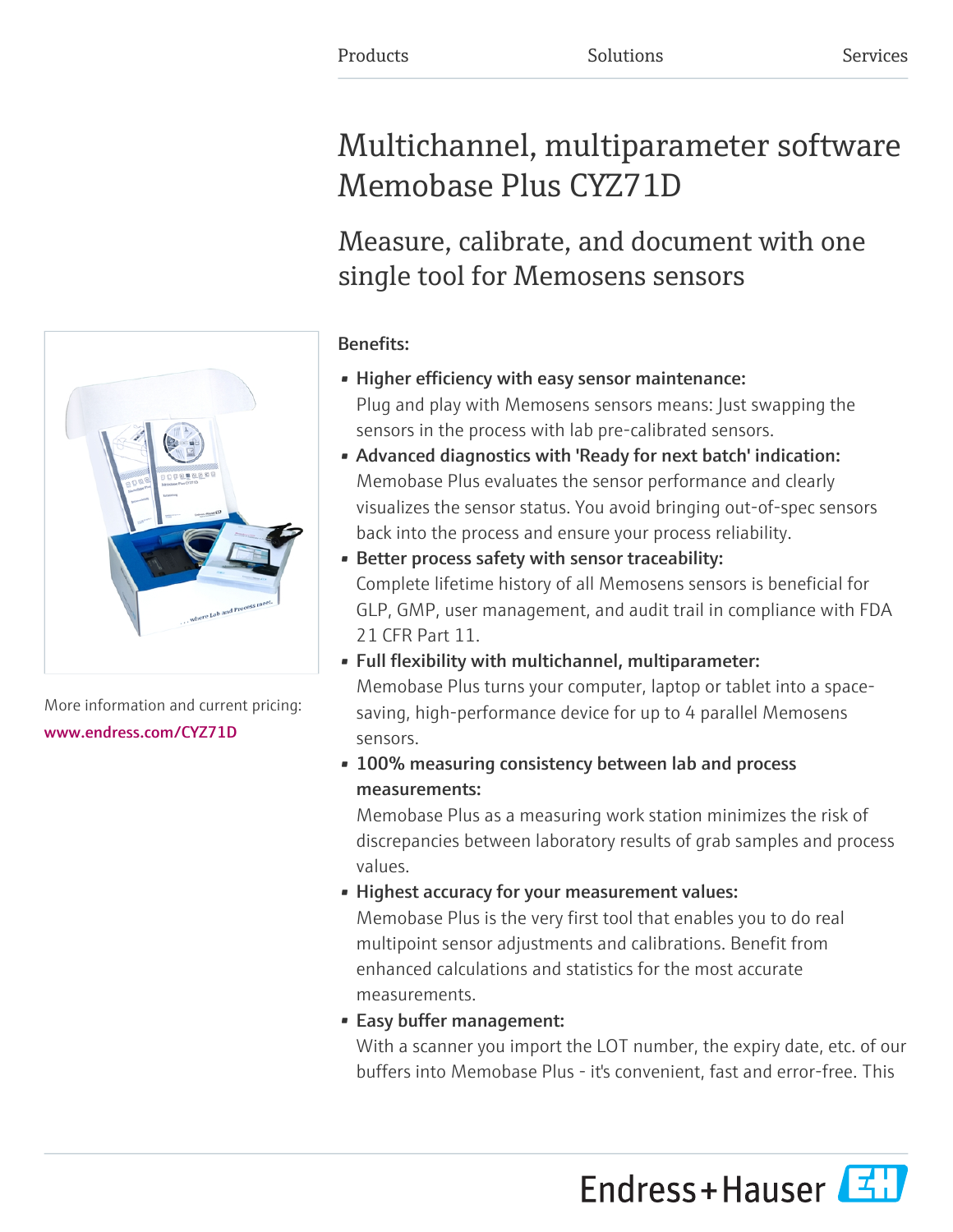allows you to easily trace which sensor has been calibrated with which buffer.

Field of application: Memobase Plus is the perfect software to improve your process safety and reliability. It documents the complete lifetime of Memosens sensors offering full traceability with a minimum of paperwork. Memobase Plus turns your computer into a highperformance, space-saving measuring device for up to 4 parallel sensors. You can save and export measurement data and use identical sensors in the laboratory as in the process to achieve truly comparable measurements.

# Features and specifications

#### pH Measuring principle

Potentiometric

#### Application

Measurement, calibration and documentation of Memosens sensors in laboratories, up to four channels

#### Installation

Laboratory or work bench applications in safe area, no connection to PCS!

#### Characteristic

Product consists of PC software, USB cable, sensor connection box MemoLink and Memosens lab cable CYK20 optionally, CYK10 with M12 plug can be used alternatively

#### Measurement range

Dependent on connected sensors, please see sensor specifications

#### Measuring principle

Memosens and measuring principles of the connected sensors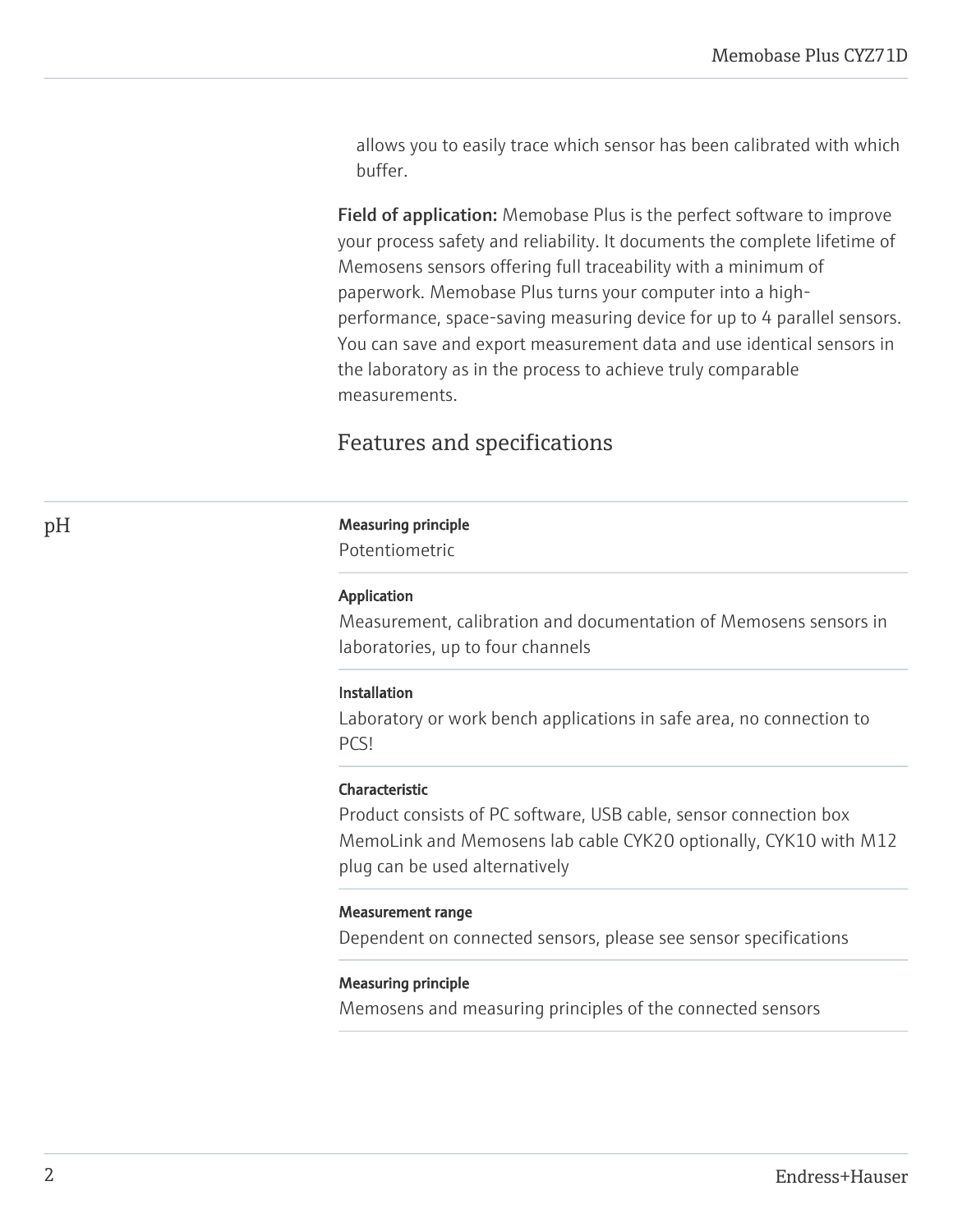#### **Material**

MemoLink sensor connection box: PBT

#### Dimension

MemoLink sensor connection box: 97.0 x 31.5 x 77.5 mm 3.82 x 1.24 x 3.05 inch

#### Ex certification

ATEX II (2)G (Ex ia Gb) IIc which enables to connect Ex- and non-ex sensors alternating to the MemoLoink box without loosing the sensor's approval

PC, USB cable and MemoLink in safe area only!

#### Ingres protection

MemoLink: IP 65 when cables are connected

#### Input

Memosens

#### Output / communication

USB

#### Additional certifications

FDA CFR 21 Part 11 Certificate of compliance when Pharma conformity is ordered

#### Oxygen Measuring principle

Amperometric oxygen measurement

#### Application

Measurement, calibration and documentation of Memosens sensors in laboratories, up to four channels

#### Installation

Laboratory or work bench applications in safe area No connection to PCS!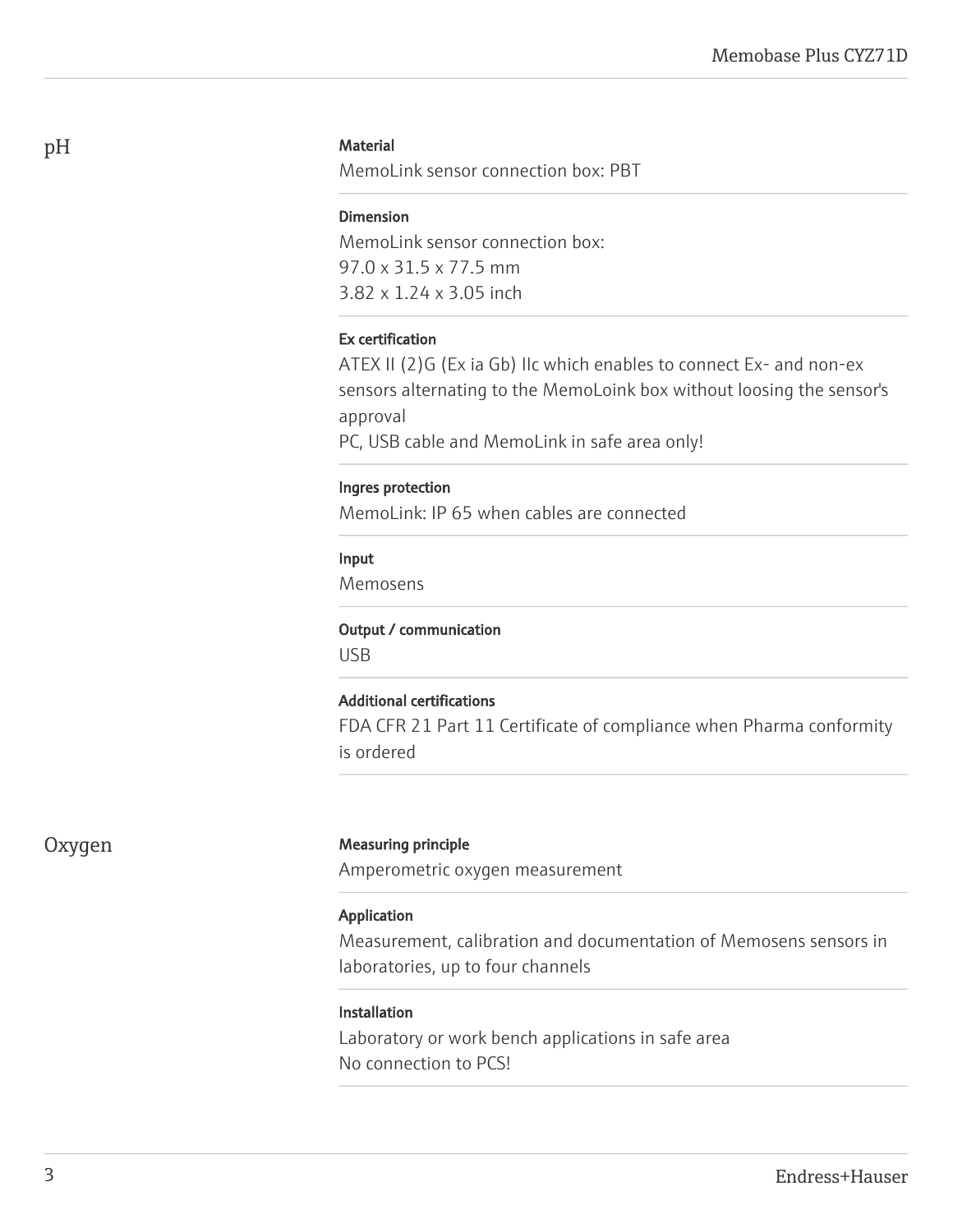# Oxygen

#### Characteristic

Product consists of PC software, USB cable, sensor connection box MemoLink and Memosens lab cable CYK20 optionally, CYK10 with M12 plug can be used alternatively

#### Measurement range

Dependent on connected sensors, please see sensor specifications

#### Measuring principle

Memosens and measuring principles of the connected sensors

#### **Material**

MemoLink sensor connection box: PBT

#### Dimension

MemoLink sensor connection box: 97.0 x 31.5 x 77.5 mm 3.82 x 1.24 x 3.05 inch

#### Ex certification

ATEX II (2)G (Ex ia Gb) IIc which enables to connect Ex- and non-ex sensors alternating to the MemoLoink box without loosing the sensor's approval.

PC, USB cable and MemoLink in safe area only!

#### Ingres protection

MemoLink: IP 65 when cables are connected.

#### Input

Memosens

#### Output / communication

USB

#### Additional certifications

FDA CFR 21 Part 11 Certificate of compliance when Pharma conformity is ordered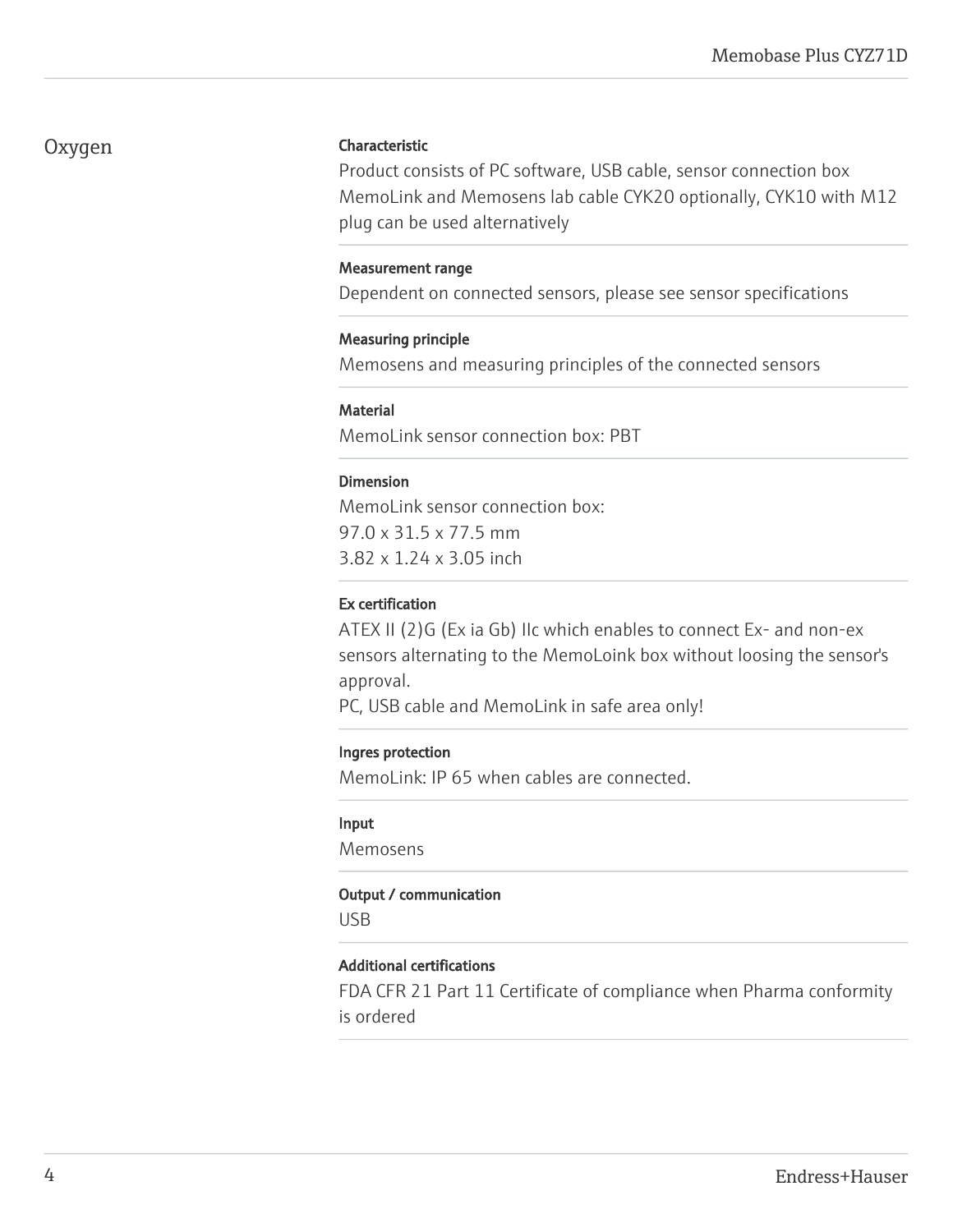# Conductivity Measuring principle

Conductive

#### Application

Measurement, calibration and documentation of Memosens sensors in laboratories, up to four channels

#### Installation

Laboratory or work bench applications in safe area No connection to PCS!

### Characteristic

Product consists of PC software, USB cable, sensor connection box MemoLink and Memosens lab cable CYK20 optionally, CYK10 with M12 plug can be used alternatively

#### Measurement range

Dependent on connected sensors, please see sensor specifications

#### Measuring principle

Memosens + measuring principles of the connected sensors

### Material

MemoLink sensor connection box: PBT

#### Dimension

MemoLink sensor connection box: 97.0 x 31.5 x 77.5 mm 3.82 x 1.24 x 3.05 inch

# Ex certification

ATEX II (2)G (Ex ia Gb) IIc which enables to connect Ex- and non-ex sensors alternating to the MemoLoink box without loosing the sensor's approval

PC, USB cable and MemoLink in safe area only!

#### Ingres protection

MemoLink: IP 65 when cables are connected